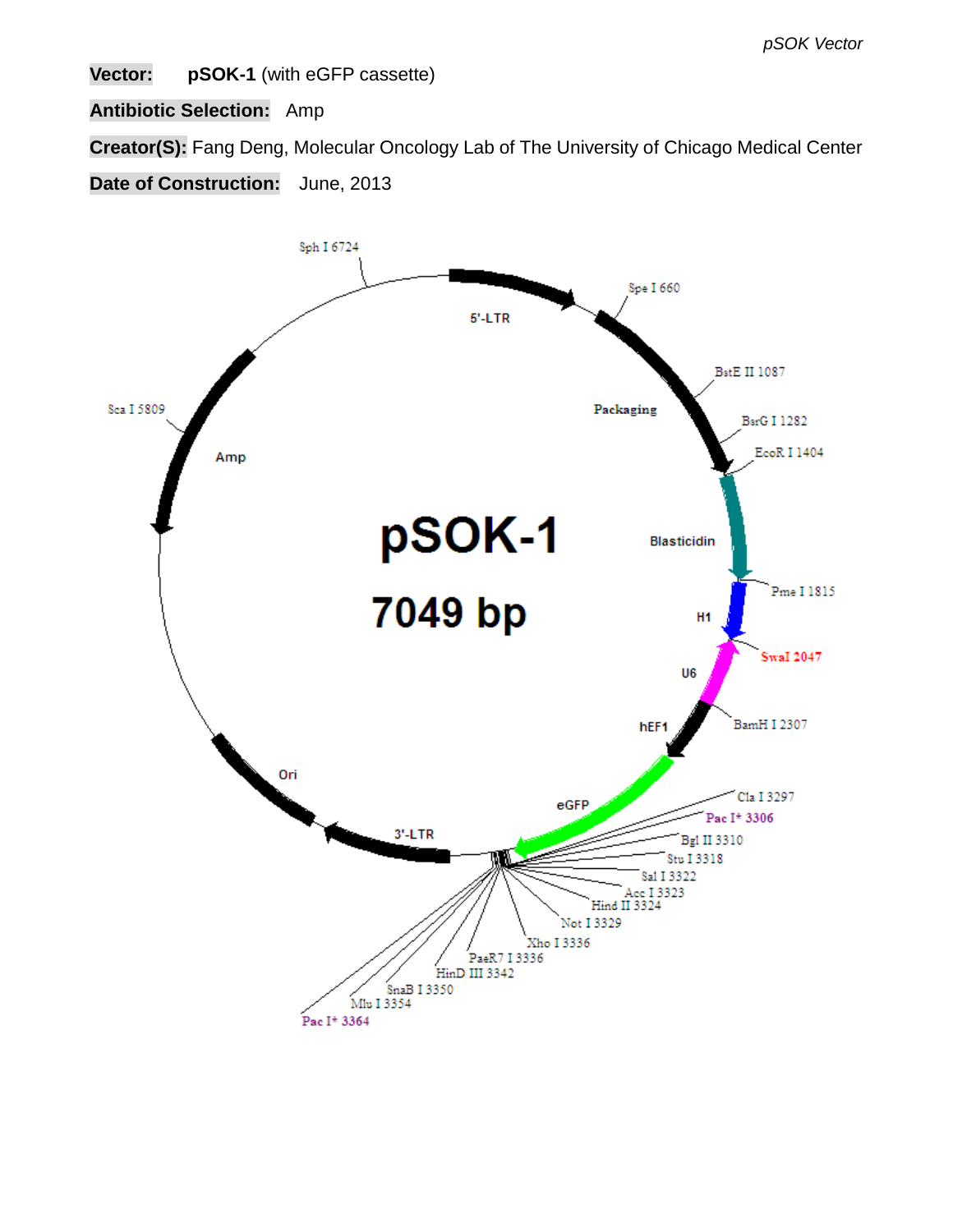## **pSOK1 Full-Length Sequence**

**TGAAAGACCCCACCTGTAGGTTTGGCAAGCTAGCTTAAGTAACGCCATTTTGCAAGGCATGGAAAATACATAACTGAGAATA GAGAAGTTAGATCAAGGTTAGGAACAGAGAGACAGCAGAATATGGGCCAAACAGGATATCTGTGGTAAGCAGTTCCTCCCCG GCTCAGGGCCAAGAACAGATGGTCCCCAGATGCGGTCCCGCCCTCAGCAGTTTCTAGAGAACCATCAGATGTTTCCAGGGTG CCCCAAGGACCTGAAATGACCCTGTGCCTTATTTGAACTAACCAATCAGTTCGCTTCTCGCTTCTGTTCGCGCGCTTCTGCT CCCCGAGCTCAATAAAAGAGCCCACAACCCCTCACTCGGCGCGCCAGTCCTCCGATAGACTGCGTCGCCCGGGTACCCGTAT TCCCAATAAAGCCTCTTGCTGTTTGCATCCGAATCGTGGACTCGCTGATCCTTGGGAGGGTCTCCTCAGATTGATTGACTGC CCACCTCGGGGGTCTTTCATTTGGAGGTTCCACCGAGATTTGGAGACCCCTGCCCAGGGACCACCGACCCCCCCGCCGGGAG GTAAGCTGGCCAGCGGTCGTTTCGTGTCTGTCTCTGTCTTTGTGCGTGTTTGTGCCGGCATCTAATGTTTGCGCCTGCGTCT GTACTAGTTAGCTAACTAGCTCTGTATCTGGCGGACCCGTGGTGGAACTGACGAGTTCTGAACACCCGGCCGCAACCCTGGG AGACGTCCCAGGGACTTTGGGGGCCGTTTTTGTGGCCCGACCTGAGGAAGGGAGTCGATGTGGAATCCGACCCCGTCAGGAT ATGTGGTTCTGGTAGGAGACGAGAACCTAAAACAGTTCCCGCCTCCGTCTGAATTTTTGCTTTCGGTTTGGAACCGAAGCCG CGCGTCTTGTCTGCTGCAGCGCTGCAGCATCGTTCTGTGTTGTCTCTGTCTGACTGTGTTTCTGTATTTGTCTGAAAATTAG GGCCAGACTGTTACCACTCCCTTAAGTTTGACCTTAGGTCACTGGAAAGATGTCGAGCGGATCGCTCACAACCAGTCGGTAG ATGTCAAGAAGAGACGTTGGGTTACCTTCTGCTCTGCAGAATGGCCAACCTTTAACGTCGGATGGCCGCGAGACGGCACCTT TAACCGAGACCTCATCACCCAGGTTAAGATCAAGGTCTTTTCACCTGGCCCGCATGGACACCCAGACCAGGTCCCCTACATC GTGACCTGGGAAGCCTTGGCTTTTGACCCCCCTCCCTGGGTCAAGCCCTTTGTACACCCTAAGCCTCCGCCTCCTCTTCCTC CATCCGCCCCGTCTCTCCCCCTTGAACCTCCTCGTTCGACCCCGCCTCGATCCTCCCTTTATCCAGCCCTCACTCCTTCTCT AGGCGCCGGAATTCACCATGGCCAAGCCTTTGTCTCAAGAAGAATCCACCCTCATTGAAAGAGCAACGGCTACAATCAACAG CATCCCCATCTCTGAAGACTACAGCGTCGCCAGCGCAGCTCTCTCTAGCGACGGCCGCATCTTCACTGGTGTCAATGTATAT CATTTTACTGGGGGACCTTGTGCAGAACTCGTGGTGCTGGGCACTGCTGCTGCTGCGGCAGCTGGCAACCTGACTTGTATCG TCGCGATCGGAAATGAGAACAGGGGCATCTTGAGCCCCTGCGGACGGTGCCGACAGGTGCTTCTCGATCTGCATCCTGGGAT CAAAGCCATAGTGAAGGACAGTGATGGACAGCCGACGGCAGTTGGGATTCGTGAATTGCTGCCCTCTGGTTATGTGTGGGAG GGCtaagtttaaacagcttaattcgaacgctgacgtcatcaacccgctccaaggaatcgcgggcccagtgtcacta ggcgggaacacccagcgcgcgtgcgccctggcaggaagatggctgtgagggacaggggagtggcgccctgcaata tttgcatgtcgctatgtgttctgggaaatcaccataaacgtgaaatgtctttggatttgggaatcttataagttc tgtatgagaccaATTTAAATtcctttccacaagatatataaagccaagaaatcgaaatactttcaagttacggta agcatatgatagtccattttaaaacataattttaaaactgcaaactacccaagaaattattactttctacgtcac gtattttgtactaatatctttgtgtttacagtcaaattaattctaattatctctctaacagccttgtatcgtata tgcaaatatgaaggaatcatgggaaataggccctcttcctgcccgaccttggatccggatctgcgatCGCTCCGGTG CCCGTCAGTGGGCAGAGCGCACATCGCCCACAGTCCCCGAGAAGTTGGGGGGAGGGGTCGGCAATTGAACCGGTGCCTAGAG AAGGTGGCGCGGGGTAAACTGGGAAAGTGATGTCGTGTACTGGCTCCGCCTTTTTCCCGAGGGTGGGGGAGAACCGTATATA AGTGCAGTAGTCGCCGTGAACGTTCTTTTTCGCAACGGGTTTGCCGCCAGAACACAGCTGtCTAGCGCTACCGGTCGCCACC atggtgagcaagggcgaggagctgttcaccggggtggtgcccatcctggtcgagctggacggcgacgtaaacggccacaagt tcagcgtgtccggcgagggcgagggcgatgccacctacggcaagctgaccctgaagttcatctgcaccaccggcaagctgcc cgtgccctggcccaccctcgtgaccaccctgacctacggcgtgcagtgcttcagccgctaccccgaccacatgaagcagcac gacttcttcaagtccgccatgcccgaaggctacgtccaggagcgcaccatcttcttcaaggacgacggcaactacaagaccc gcgccgaggtgaagttcgagggcgacaccctggtgaaccgcatcgagctgaagggcatcgacttcaaggaggacggcaacat cctggggcacaagctggagtacaactacaacagccacaacgtctatatcatggccgacaagcagaagaacggcatcaaggtg aacttcaagatccgccacaacatcgaggacggcagcgtgcagctcgccgaccactaccagcagaacacccccatcggcgacg gccccgtgctgctgcccgacaaccactacctgagcacccagtccgccctgagcaaagaccccaacgagaagcgcgatcacat ggtcctgctggagttcgtgaccgccgccgggatcactctcggcatggacgagctgtactaatcgatttaattaaagatctag gcctgtcgacgcggccgcctcgagaagctttacgtaacgcgtttaattaaCGATAAAATAAAAGATTTTATTTAGTCTCCAG AAAAAGGGGGGAATGAAAGACCCCACCTGTAGGTTTGGCAAGCTAGCTTAAGTAACGCCATTTTGCAAGGCATGGAAAATAC ATAACTGAGAATAGAGAAGTTCAGATCAAGGTTAGGAACAGAGAGACAGCAGAATATGGGCCAAACAGGATATCTGTGGTAA GCAGTTCCTGCCCCGGCTCAGGGCCAAGAACAGATGGTCCCCAGATGCGGTCCCGCCCTCAGCAGTTTCTAGAGAACCATCA GATGTTTCCAGGGTGCCCCAAGGACCTGAAATGACCCTGTGCCTTATTTGAACTAACCAATCAGTTCGCTTCTCGCTTCTGT TCGCGCGCTTCTGCTCCCCGAGCTCAATAAAAGAGCCCACAACCCCTCACTCGGCGCGCCAGTCCTCCGATAGACTGCGTCG CCCGGGTACCCGTGTATCCAATAAACCCTCTTGCAGTTGCATCCGACTTGTGGTCTCGCTGTTCCTTGGGAGGGTCTCCTCT GAGTGATTGACTACCCGTCAGCGGGGGTCTTTCATGGGTAACAGTTTCTTGAAGTTGGAGAACAACATTCTGAGGGTAGGAG TCGAATATTAAGTAATCCTGACTCAATTAGCCACTGTTTTGAATCCACATACTCCAATACTCCTGAAATAGTTCATTATGGA CAGCGCAGAAGAGCTGGGGAGAATTAATTCGTAATCATGGTCATAGCTGTTTCCTGTGTGAAATTGTTATCCGCTCACAATT CCACACAACATACGAGCCGGAAGCATAAAGTGTAAAGCCTGGGGTGCCTAATGAGTGAGCTAACTCACATTAATTGCGTTGC GCTCACTGCCCGCTTTCCAGTCGGGAAACCTGTCGTGCCAGCTGCATTAATGAATCGGCCAACGCGCGGGGAGAGGCGGTTT GCGTATTGGGCGCTCTTCCGCTTCCTCGCTCACTGACTCGCTGCGCTCGGTCGTTCGGCTGCGGCGAGCGGTATCAGCTCAC TCAAAGGCGGTAATACGGTTATCCACAGAATCAGGGGATAACGCAGGAAAGAACATGTGAGCAAAAGGCCAGCAAAAGGCCA GGAACCGTAAAAAGGCCGCGTTGCTGGCGTTTTTCCATAGGCTCCGCCCCCCTGACGAGCATCACAAAAATCGACGCTCAAG**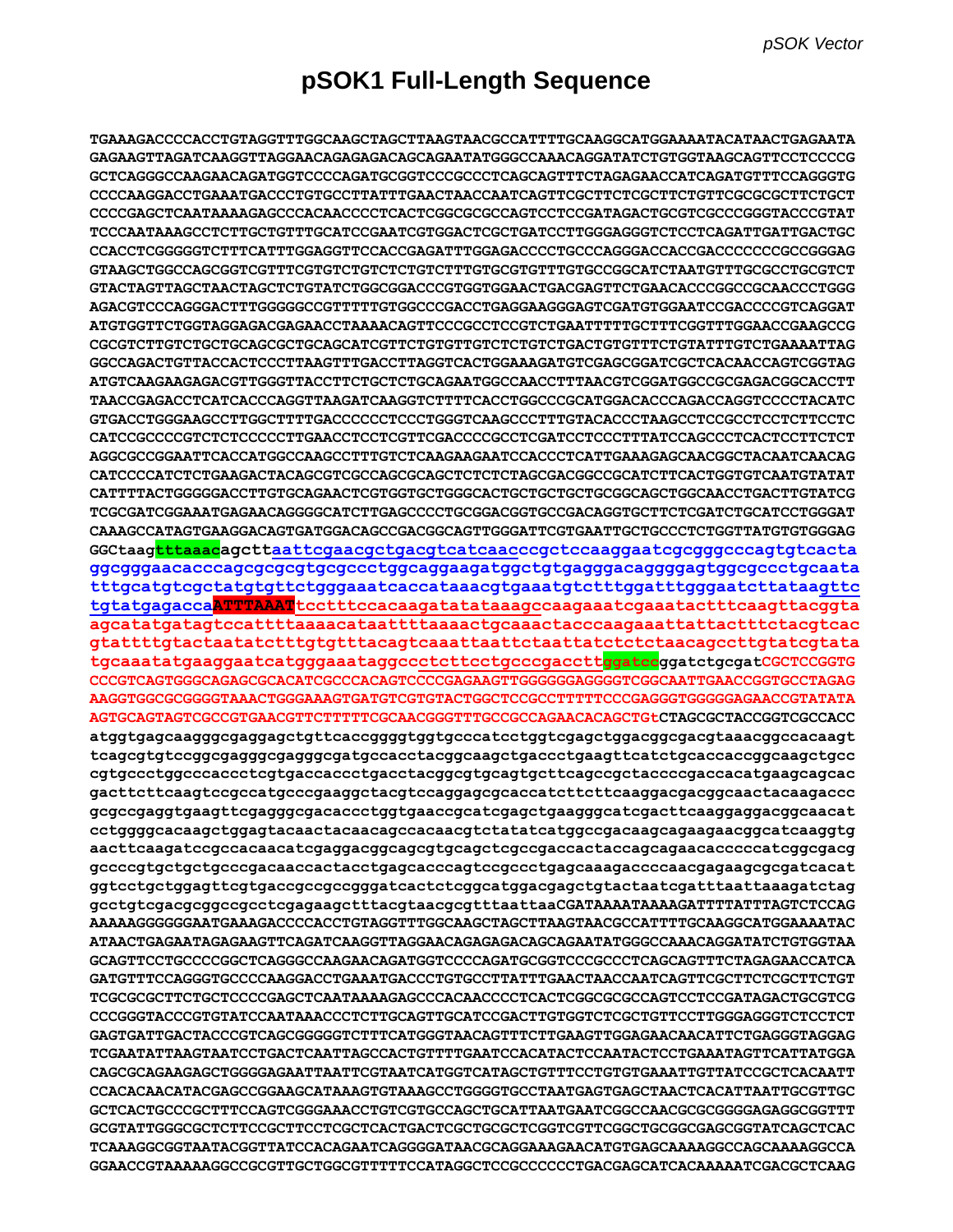**TCAGAGGTGGCGAAACCCGACAGGACTATAAAGATACCAGGCGTTTCCCCCTGGAAGCTCCCTCGTGCGCTCTCCTGTTCCG ACCCTGCCGCTTACCGGATACCTGTCCGCCTTTCTCCCTTCGGGAAGCGTGGCGCTTTCTCATAGCTCACGCTGTAGGTATC TCAGTTCGGTGTAGGTCGTTCGCTCCAAGCTGGGCTGTGTGCACGAACCCCCCGTTCAGCCCGACCGCTGCGCCTTATCCGG TAACTATCGTCTTGAGTCCAACCCGGTAAGACACGACTTATCGCCACTGGCAGCAGCCACTGGTAACAGGATTAGCAGAGCG AGGTATGTAGGCGGTGCTACAGAGTTCTTGAAGTGGTGGCCTAACTACGGCTACACTAGAAGGACAGTATTTGGTATCTGCG CTCTGCTGAAGCCAGTTACCTTCGGAAAAAGAGTTGGTAGCTCTTGATCCGGCAAACAAACCACCGCTGGTAGCGGTGGTTT TTTTGTTTGCAAGCAGCAGATTACGCGCAGAAAAAAAGGATCTCAAGAAGATCCTTTGATCTTTTCTACGGGGTCTGACGCT CAGTGGAACGAAAACTCACGTTAAGGGATTTTGGTCATGAGATTATCAAAAAGGATCTTCACCTAGATCCTTTTAAATTAAA AATGAAGTTTTAAATCAATCTAAAGTATATATGAGTAAACTTGGTCTGACAGTTACCAATGCTTAATCAGTGAGGCACCTAT CTCAGCGATCTGTCTATTTCGTTCATCCATAGTTGCCTGACTCCCCGTCGTGTAGATAACTACGATACGGGAGGGCTTACCA TCTGGCCCCAGTGCTGCAATGATACCGCGAGACCCACGCTCACCGGCTCCAGATTTATCAGCAATAAACCAGCCAGCCGGAA GGGCCGAGCGCAGAAGTGGTCCTGCAACTTTATCCGCCTCCATCCAGTCTATTAATTGTTGCCGGGAAGCTAGAGTAAGTAG TTCGCCAGTTAATAGTTTGCGCAACGTTGTTGCCATTGCTACAGGCATCGTGGTGTCACGCTCGTCGTTTGGTATGGCTTCA TTCAGCTCCGGTTCCCAACGATCAAGGCGAGTTACATGATCCCCCATGTTGTGCAAAAAAGCGGTTAGCTCCTTCGGTCCTC CGATCGTTGTCAGAAGTAAGTTGGCCGCAGTGTTATCACTCATGGTTATGGCAGCACTGCATAATTCTCTTACTGTCATGCC ATCCGTAAGATGCTTTTCTGTGACTGGTGAGTACTCAACCAAGTCATTCTGAGAATAGTGTATGCGGCGACCGAGTTGCTCT TGCCCGGCGTCAATACGGGATAATACCGCGCCACATAGCAGAACTTTAAAAGTGCTCATCATTGGAAAACGTTCTTCGGGGC GAAAACTCTCAAGGATCTTACCGCTGTTGAGATCCAGTTCGATGTAACCCACTCGTGCACCCAACTGATCTTCAGCATCTTT TACTTTCACCAGCGTTTCTGGGTGAGCAAAAACAGGAAGGCAAAATGCCGCAAAAAAGGGAATAAGGGCGACACGGAAATGT TGAATACTCATACTCTTCCTTTTTCAATATTATTGAAGCATTTATCAGGGTTATTGTCTCATGAGCGGATACATATTTGAAT GTATTTAGAAAAATAAACAAATAGGGGTTCCGCGCACATTTCCCCGAAAAGTGCCACCTGACGTCTAAGAAACCATTATTAT CATGACATTAACCTATAAAAATAGGCGTATCACGAGGCCCTTTCGTCTCGCGCGTTTCGGTGATGACGGTGAAAACCTCTGA CACATGCAGCTCCCGGAGACGGTCACAGCTTGTCTGTAAGCGGATGCCGGGAGCAGACAAGCCCGTCAGGGCGCGTCAGCGG GTGTTGGCGGGTGTCGGGGCTGGCTTAACTATGCGGCATCAGAGCAGATTGTACTGAGAGTGCACCATATGCGGTGTGAAAT ACCGCACAGATGCGTAAGGAGAAAATACCGCATCAGGCGCCATTCGCCATTCAGGCTGCGCAACTGTTGGGAAGGGCGATCG GTGCGGGCCTCTTCGCTATTACGCCAGCTGGCGAAAGGGGGATGTGCTGCAAGGCGATTAAGTTGGGTAACGCCAGGGTTTT CCCAGTCACGACGTTGTAAAACGACGGCGCAAGGAATGGTGCATGCAAGGAGATGGCGCCCAACAGTCCCCCGGCCACGGGG CCTGCCACCATACCCACGCCGAAACAAGCGCTCATGAGCCCGAAGTGGCGAGCCCGATCTTCCCCATCGGTGATGTCGGCGA TATAGGCGCCAGCAACCGCACCTGTGGCGCCGGTGATGCCGGCCACGATGCGTCCGGCGTAGAGGCGATTAGTCCAATTTGT TAAAGACAGGATATCAGTGGTCCAGGCTCTAGTTTTGACTCAACAATATCACCAGCTGAAGCCTATAGAGTACGAGCCATAG ATAAAATAAAAGATTTTATTTAGTCTCCAGAAAAAGGGGGGAA**

|                | Unique enzymes in pSOK1:                   |        |               |         | Aci I         |         |      | $(71)$ 197 | 203  | 566  | 588  |
|----------------|--------------------------------------------|--------|---------------|---------|---------------|---------|------|------------|------|------|------|
|                |                                            |        |               |         |               |         |      | 688        | 727  | 860  | 901  |
| Spe I          | A CTAG, T                                  | 660    |               |         |               |         |      | 1042       | 1133 | 1199 | 1298 |
| <b>BstE II</b> | $G$ $G$ TNAC, $C$                          | 1087   |               |         |               |         |      | 1317       | 1355 | 1532 | 1614 |
| BsrG I         | T GTAC, A                                  | 1282   |               |         |               |         |      | 1681       | 1849 | 1864 | 1883 |
| EcoR I         | G`AATT, C                                  | 1404   |               |         |               |         |      | 2424       | 2461 | 2541 | 2798 |
| Bby II         | GAAGAC 7/11                                | 1497   |               |         |               |         |      | 2839       | 2906 | 2945 | 3083 |
| Bbs I          | GAAGAC 8/12                                | 1498   |               |         |               |         |      | 3196       | 3256 | 3259 | 3328 |
| Nru I          | <b>TCG   CGA</b>                           | 1644   |               |         |               |         |      | 3332       | 3610 | 3616 | 3912 |
| Pme I          | CTTT   AAAC                                | 1815   |               |         |               |         |      | 4126       | 4229 | 4285 | 4295 |
| BsiC I         |                                            | 1828   |               |         |               |         |      | 4319       | 4362 | 4369 | 4390 |
| BstB I         | TT CG, AA<br>TT CG, AA                     | 1828   |               |         |               |         |      | 4481       | 4509 | 4636 | 4655 |
|                | G`GGCC, C                                  | 1866   |               |         |               |         |      | 4776       | 4886 | 5021 | 5030 |
| Bsp120 I       |                                            | 1870   |               |         |               |         |      | 5392       | 5483 | 5674 | 5720 |
| Apa I          | G, GGCC `C                                 |        |               |         |               |         |      | 5841       | 5885 | 5962 | 6071 |
| SwaI           | <b>ATTT   AAAT</b>                         | 2047   |               |         |               |         |      | 6170       | 6217 | 6391 | 6430 |
| BamH I         | $G$ $GATC$ , $C$                           | 2307   |               |         |               |         |      | 6440       | 6466 | 6504 | 6517 |
| BspM II        | $T$ $CCGG, A$                              | 2310   |               |         |               |         |      | 6543       | 6600 | 6859 |      |
| Mun I          | C`AATT, G                                  | 2395   |               |         | Afl II        |         | (3)  | 35         | 1006 | 3446 |      |
| Bsp1286 I      | G, DGCH `C                                 | 3189   |               |         |               | Afl III | (2)  | 3354       | 4436 |      |      |
| Cla I          | AT CG, AT                                  | 3297   |               |         | Age I         |         | (2)  | 2402       | 2567 |      |      |
| Bgl II         | A GATC, T                                  | 3310   |               |         | Aha II        |         | (10) | 742        | 1398 | 1838 | 1944 |
| Stu I          | AGG   CCT                                  | 3318   |               |         |               |         |      | 5866       | 6248 | 6552 | 6735 |
| Sal I          | $G$ TCGA, $C$                              | 3322   |               |         |               |         |      | 6849       | 6870 |      |      |
| Acc I          | GT MK, AC                                  | 3323   |               |         | Ahd I         |         | (4)  | 1020       | 3859 | 3905 | 5329 |
| HinC II        | <b>GTY   RAC</b>                           | 3324   |               |         | Alu I         |         | (38) | 30         | 34   | 336  | 580  |
| Hind II        | <b>GTY   RAC</b>                           | 3324   |               |         |               |         |      | 668        | 676  | 1515 | 1620 |
| Not I          | GC `GGCC, GC                               | 3329   |               |         |               |         |      | 1821       | 2554 | 2600 | 2633 |
| PaeR7 I        | $C$ TCGA, G                                | 3336   |               |         |               |         |      | 2705       | 2738 | 2954 | 3002 |
| Xho I          | $C$ TCGA, $G$                              | 3336   |               |         |               |         |      | 3113       | 3287 | 3344 | 3441 |
| HinD III       | A AGCT, T                                  | 3342   |               |         |               |         |      | 3445       | 3749 | 4068 | 4101 |
| SnaB I         | <b>TAC   GTA</b>                           | 3350   |               |         |               |         |      | 4196       | 4260 | 4378 | 4604 |
| Mlu I          | A CGCG, T                                  | 3354   |               |         |               |         |      | 4694       | 4740 | 4997 | 5518 |
| Sca I          | <b>AGT   ACT</b>                           | 5809   |               |         |               |         |      | 5618       | 5681 | 6360 | 6379 |
| Sph I          | $G$ , CAT $G$ $C$                          | 6724   |               |         |               |         |      | 6624       | 6980 |      |      |
|                | Number of enzymes = $32$                   |        |               |         | Alw I         |         |      | $(17)$ 453 | 1051 | 1357 | 1727 |
|                |                                            |        |               |         |               |         |      | 2303       | 2314 | 2320 | 3075 |
|                | The following enzymes do not cut in pSOK1: |        |               |         |               |         |      | 3272       | 4998 | 5084 | 5084 |
|                |                                            |        |               |         |               |         |      | 5181       | 5182 | 5646 | 5961 |
| Avr II         | Bcl I<br>Blp I                             |        | <b>BsiW I</b> | Bsm I   |               |         |      | 5967       |      |      |      |
| BspM I         | <b>Bst1107 I</b>                           | BstX I | Dra III       | Eco72 I | AlwN I        |         | (2)  | 3570       | 4852 |      |      |
| Esp I          | Fse I<br>Hpa I                             |        | Nsi I         | PflM I  | Apa I         |         | (1)  | 1870       |      |      |      |
| Pml I          | Rsr II                                     | Sac II | Sfi I         | Spl I   | ApaL I        |         | (3)  | 4750       | 5996 | 6493 |      |
|                |                                            |        |               |         | Apo I         |         | (3)  | 872        | 1404 | 2048 |      |
|                | pSOK-1: sites sorted by name:              |        |               |         | Asc I         |         | (2)  | 368        | 3781 |      |      |
|                |                                            |        |               |         | Ase I         |         | (5)  | 2218       | 4079 | 4207 | 4266 |
|                |                                            |        |               |         |               |         |      | 5501       |      |      |      |
| Aat II         | 745<br>(3)                                 | 1841   | 6251          |         | <b>Asp718</b> |         | (2)  | 401        | 3814 |      |      |
| Acc I          | (1)<br>3323                                |        |               |         | Ava I         |         | (8)  | 331        | 397  | 498  | 2369 |
| Acc65 I        | 401<br>(2)                                 | 3814   |               |         |               |         |      |            |      |      |      |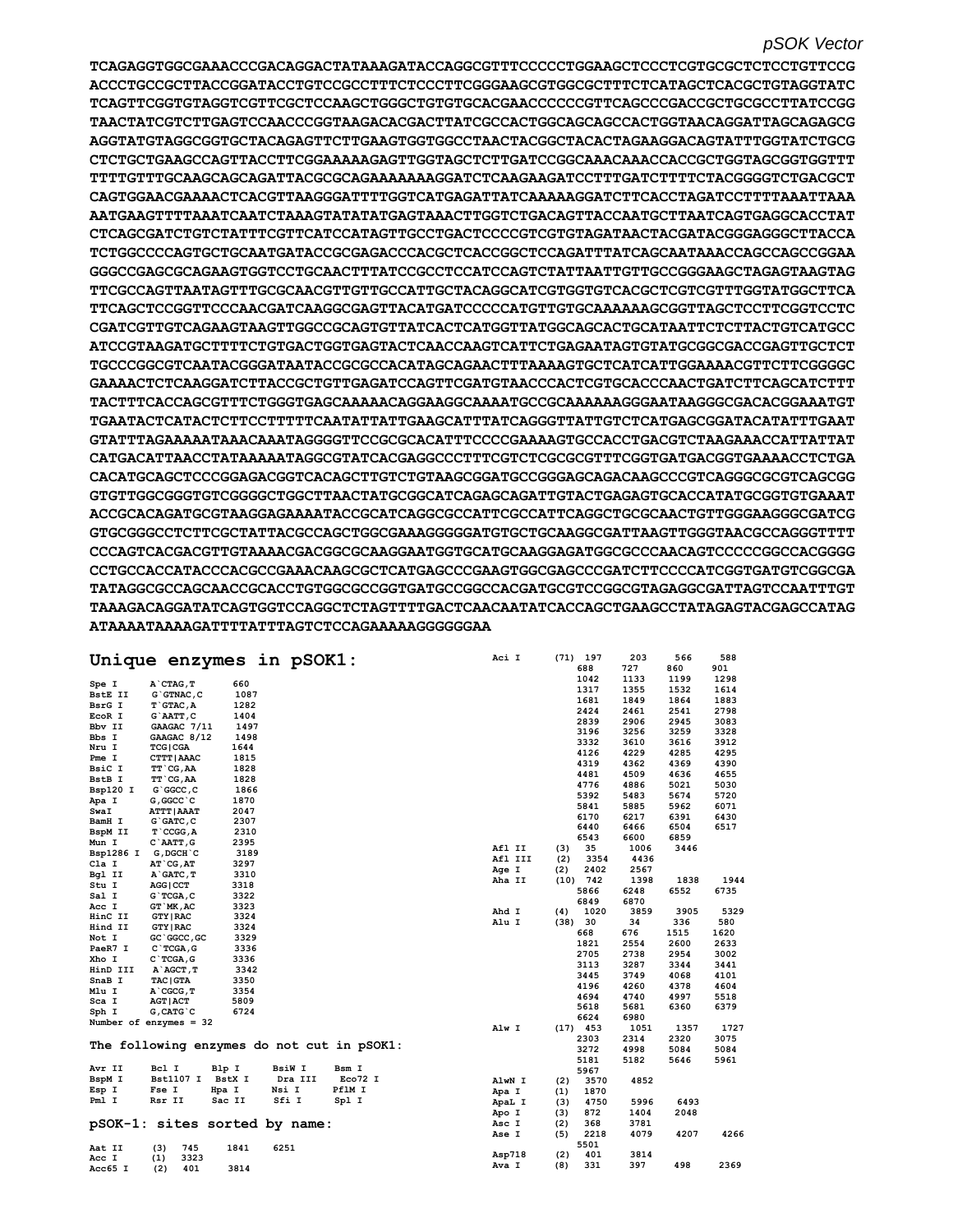|                   | 2471                | 3336         | 3744         | 3810         | BstN I         | $(23)$ 241                | 548          | 735          | 748          |
|-------------------|---------------------|--------------|--------------|--------------|----------------|---------------------------|--------------|--------------|--------------|
| Ava II            | $(14)$ 186          | 199          | 254          | 551          |                | 1169                      | 1194         | 1217         | 1237         |
|                   | 690                 | 1219         | 1572         | 3236         |                | 1267                      | 1717         | 1909         | 2625         |
|                   | 3599                | 3612         | 3667         | 5467         |                | 2750                      | 2862         | 2937         | 2991         |
|                   | 5689                | 6944         |              |              |                | 3654                      | 4176         | 4464         | 4585         |
| BamH I            | 2307<br>(1)         |              |              |              |                | 4598                      | 6671         | 6948         |              |
| Ban I             | $(17)$ 244<br>1687  | 401<br>1943  | 1142<br>2330 | 1397<br>2405 | BstU I         | $(28)$ 317<br>905         | 319<br>1135  | 370<br>1644  | 903<br>1864  |
|                   | 2615                | 3657         | 3814         | 4180         |                | 1898                      | 1900         | 2424         | 2908         |
|                   | 5277                | 6551         | 6734         | 6848         |                | 3226                      | 3328         | 3356         | 3730         |
|                   | 6869                |              |              |              |                | 3732                      | 3783         | 4283         | 4285         |
| Ban II            | (8)<br>338          | 351          | 1677         | 1870         |                | 4483                      | 5064         | 5394         | 5887         |
|                   | 3751                | 3764         | 6801         | 6815         |                | 6219                      | 6319         | 6321         | 6424         |
| Bbe I             | 1401<br>(6)         | 1947         | 6555         | 6738         | BstY I         | $(10)$ 2307               | 2313         | 3079         | 3310         |
|                   | 6852                | 6873         |              |              |                | 5077                      | 5088         | 5174         | 5186         |
| Bbs I             | 1498<br>(1)         |              |              |              |                | 5954                      | 5971         |              |              |
| Bbv I             | $(12)$ 931          | 939          | 1524         | 1629         | Bsu36 I        | (2)<br>781                | 1018         |              |              |
|                   | 2831<br>4858        | 3115<br>5064 | 3122<br>5758 | 4855<br>6369 | Cac8 I         | $(39)$ 28<br>582          | 32<br>586    | 319<br>631   | 370<br>650   |
| Bbv II            | (1)<br>1497         |              |              |              |                | 1199                      | 1508         | 1622         | 1866         |
| Bcn I             | $(16)$ 164          | 399          | 400          | 571          |                | 1898                      | 1902         | 2703         | 2736         |
|                   | 724                 | 2610         | 3264         | 3577         |                | 2784                      | 3108         | 3115         | 3439         |
|                   | 3812                | 3813         | 4817         | 5513         |                | 3443                      | 3732         | 3783         | 4229         |
|                   | 5864                | 6365         | 6400         | 6751         |                | 4258                      | 4367         | 4453         | 4490         |
| Bfa I             | $(16)$ 31           | 219          | 661          | 673          |                | 5050                      | 5441         | 6454         | 6602         |
|                   | 1394                | 1522         | 1879         | 2410         |                | 6622                      | 6626         | 6722         | 6763         |
|                   | 2559                | 3314         | 3442         | 3632         |                | 6811                      | 6853         | 6883         |              |
|                   | 4931<br>5449        | 5184<br>6567 | 5519         | 6954         | Cfr10 I        | (7)<br>629<br>5409        | 2402<br>6872 | 2567         | 2730         |
| Bgl I<br>Bgl II   | (2)<br>(1)<br>3310  |              |              |              | Cla I          | (1)<br>3297               |              | 6881         |              |
| Bpm I             | 3024<br>(5)         | 3264         | 3379         | 5399         | Csp6 I         | $(11)$ 402                | 658          | 1283         | 2189         |
|                   | 7017                |              |              |              |                | 2452                      | 3008         | 3290         | 3815         |
| Bsa I             | (7)<br>476          | 530          | 1149         | 2031         |                | 5808                      | 6484         | 6995         |              |
|                   | 3867                | 3888         | 5390         |              | Dde I          | $(21)$ 75                 | 167          | 208          | 476          |
| BsaA I            | 2181<br>(2)         | 3350         |              |              |                | 781                       | 1018         | 1290         | 1808         |
| BsaB I            | 1711<br>(2)         | 2312         |              |              |                | 3183                      | 3201         | 3486         | 3580         |
| <b>BsaH I</b>     | $(10)$ 742          | 1398         | 1838         | 1944         |                | 3621                      | 3890         | 3961         | 4711         |
|                   | 5866<br>6849        | 6248<br>6870 | 6552         | 6735         |                | 5120<br>6487              | 5286         | 5826         | 6252         |
| BsaJ I            | $(40)$ 161          | 240          | 250          | 397          | Dpn I          | (31) 94                   | 459          | 1046         | 1178         |
|                   | 461                 | 497          | 546          | 547          |                | 1363                      | 1647         | 1708         | 1722         |
|                   | 694                 | 733          | 734          | 746          |                | 2309                      | 2315         | 2322         | 3081         |
|                   | 747                 | 1167         | 1236         | 1245         |                | 3229                      | 3267         | 3312         | 3506         |
|                   | 1265                | 1266         | 1411         | 1716         |                | 5004                      | 5079         | 5090         | 5098         |
|                   | 1854                | 1907         | 2303         | 2472         |                | 5176                      | 5188         | 5293         | 5634         |
|                   | 2578                | 2608         | 2748         | 2911         |                | 5652                      | 5698         | 5956         | 5973         |
|                   | 2935<br>3663        | 2990<br>3810 | 3574<br>3873 | 3653<br>4175 |                | 6009<br>$(31)$ 92         | 6594<br>457  | 6818<br>1044 | 1176         |
|                   | 4596                | 6670         | 6748         | 6754         | DpnII          | 1361                      | 1645         | 1706         | 1720         |
| <b>BsaW I</b>     | 2310<br>(7)         | 2327         | 2402         | 2567         |                | 2307                      | 2313         | 2320         | 3079         |
|                   | 4642                | 4789         | 5620         |              |                | 3227                      | 3265         | 3310         | 3504         |
| <b>BseR I</b>     | 464<br>(5)          | 1293         | 1332         | 2610         |                | 5002                      | 5077         | 5088         | 5096         |
|                   | 3876                |              |              |              |                | 5174                      | 5186         | 5291         | 5632         |
|                   | 1600<br>(5)         |              | 2708         |              |                |                           |              | 5954         | 5971         |
| Bsg I             |                     | 2520         |              | 2805         |                | 5650                      | 5696         |              |              |
|                   | 3129                |              |              |              |                | 6007                      | 6592         | 6816         |              |
| BsiC I            | (1)<br>1828         |              |              |              | Dra I          | (7)<br>1815               | 2047         | 2126         | 2139         |
| <b>BsiE I</b>     | (12) 592            | 727          | 1532         | 1648         |                | 5195                      | 5214         | 5906         |              |
|                   | 2323<br>4776        | 2572<br>5699 | 3332<br>5848 | 4352<br>6595 | Drd I<br>Dsa I | 1500<br>(3)<br>694<br>(4) | 4544<br>1411 | 6413<br>2578 | 6754         |
| <b>BsiHKA I</b>   | (7)<br>338          | 3189         | 3751         | 4754         | Eae I          | (13) 582                  | 724          | 1109         | 1130         |
|                   | 5915                | 6000         | 6497         |              |                | 1414                      | 1529         | 2651         | 3040         |
| BsmA I            | $(22)$ 107          | 475          | 531          | 609          |                | 3329                      | 4275         | 5717         | 6751         |
|                   | 734                 | 832          | 949          | 1073         |                | 6883                      |              |              |              |
|                   | 1132                | 1150         | 1328         | 1431         | Eag I          | (3)<br>724                | 1529         | 3329         |              |
|                   | 2032                | 3396         | 3519         | 3866         | Ear I          | (7)<br>1070               | 1311         | 2295         | 4058         |
|                   | 3887                | 5391         | 6165         | 6318         |                | 4320                      | 6124         | 6612         |              |
|                   | 6362                | 7034         |              | 1131         | Eco47 III      | (3)<br>923                | 2563         | 6790         |              |
| BsmB I            | 733<br>(7)<br>1329  | 831<br>6319  | 1072<br>6361 |              | Eco57 I        | 1509<br>(7)<br>4983       | 2732<br>5997 | 2778<br>7001 | 2975         |
| BsmF I            | $(12)$ 172          | 185          | 564          | 729          | EcoN I         | 784<br>(3)                | 1392         | 2413         |              |
|                   | 764                 | 1205         | 1585         | 1944         | Eco0109 I      | 254<br>(7)                | 1219         | 1572         | 2285         |
|                   | 2351                | 3585         | 3598         | 6730         |                | 3667                      | 6305         | 6759         |              |
| BsoF I            | $(45)$ 727          | 901          | 917          | 920          | EcoR I         | 1404<br>(1)               |              |              |              |
|                   | 925                 | 928          | 1133         | 1513         | EcoR II        | $(23)$ 239                | 546          | 733          | 746          |
|                   | 1532                | 1606         | 1609         | 1612         |                | 1167                      | 1192         | 1215         | 1235         |
|                   | 1615<br>2739        | 1618<br>2798 | 1782<br>2820 | 2541<br>3104 |                | 1265<br>2748              | 1715<br>2860 | 1907<br>2935 | 2623<br>2989 |
|                   | 3111                | 3162         | 3165         | 3259         |                | 3652                      | 4174         | 4462         | 4583         |
|                   | 3329                | 3332         | 4261         | 4342         |                | 4596                      | 6669         | 6946         |              |
|                   | 4360                | 4363         | 4481         | 4636         | EcoR V         | 140<br>(3)                | 3552         | 6937         |              |
|                   | 4779                | 4844         | 4847         | 5053         | Ehe I          | 1399<br>(6)               | 1945         | 6553         | 6736         |
|                   | 5381                | 5720         | 5747         | 5842         |                | 6850                      | 6871         |              |              |
|                   | 6071                | 6358         | 6467         | 6571         | Fnu4H I        | $(45)$ 727                | 901          | 917          | 920          |
| Bsp120 I          | 6644<br>1866<br>(1) |              |              |              |                | 925<br>1532               | 928<br>1606  | 1133<br>1609 | 1513<br>1612 |
| Bsp1286 I         | (1)<br>3189         |              |              |              |                | 1615                      | 1618         | 1782         | 2541         |
| BspH I            | (4)<br>5156         | 6164         | 6269         | 6793         |                | 2739                      | 2798         | 2820         | 3104         |
| BspM II           | (1)<br>2310         |              |              |              |                | 3111                      | 3162         | 3165         | 3259         |
| Bsr I             | $(20)$ 374          | 1030         | 1058         | 1546         |                | 3329                      | 3332         | 4261         | 4342         |
|                   | 1570                | 1871         | 2437         | 2458         |                | 4360                      | 4363         | 4481         | 4636         |
|                   | 3192                | 3787         | 4237         | 4843         |                | 4779                      | 4844         | 4847         | 5053         |
|                   | 4856                | 4970         | 5376         | 5494<br>6682 |                | 5381                      | 5720         | 5747         | 5842         |
| BsrB I            | 5537<br>(5)<br>1042 | 5804<br>1851 | 5976<br>4128 | 4369         |                | 6071<br>6644              | 6358         | 6467         | 6571         |
|                   | 6170                |              |              |              | Fok I          | $(13)$ 423                | 1140         | 1300         | 1464         |
| BsrD I            | 5390<br>(2)         | 5564         |              |              |                | 1699                      | 2607         | 2973         | 3835         |
| BsrG I            | 1282<br>(1)         |              |              |              |                | 5295                      | 5476         | 5763         | 6406         |
| <b>BssH II</b>    | 317<br>(5)          | 368          | 1896         | 3730         |                | 6650                      |              |              |              |
|                   | 3781                |              |              |              | Fsp I          | 5551<br>(2)               | 6574         |              |              |
| BssS I            | 1587<br>(5)         | 2760         | 4609         | 5993         | Gdi II         | $(13)$ 723                | 725          | 1129         | 1528         |
| BstB I<br>BstE II | 6300<br>1828<br>(1) |              |              |              |                | 1530<br>3330              | 2652<br>4276 | 3039<br>5716 | 3328<br>6752 |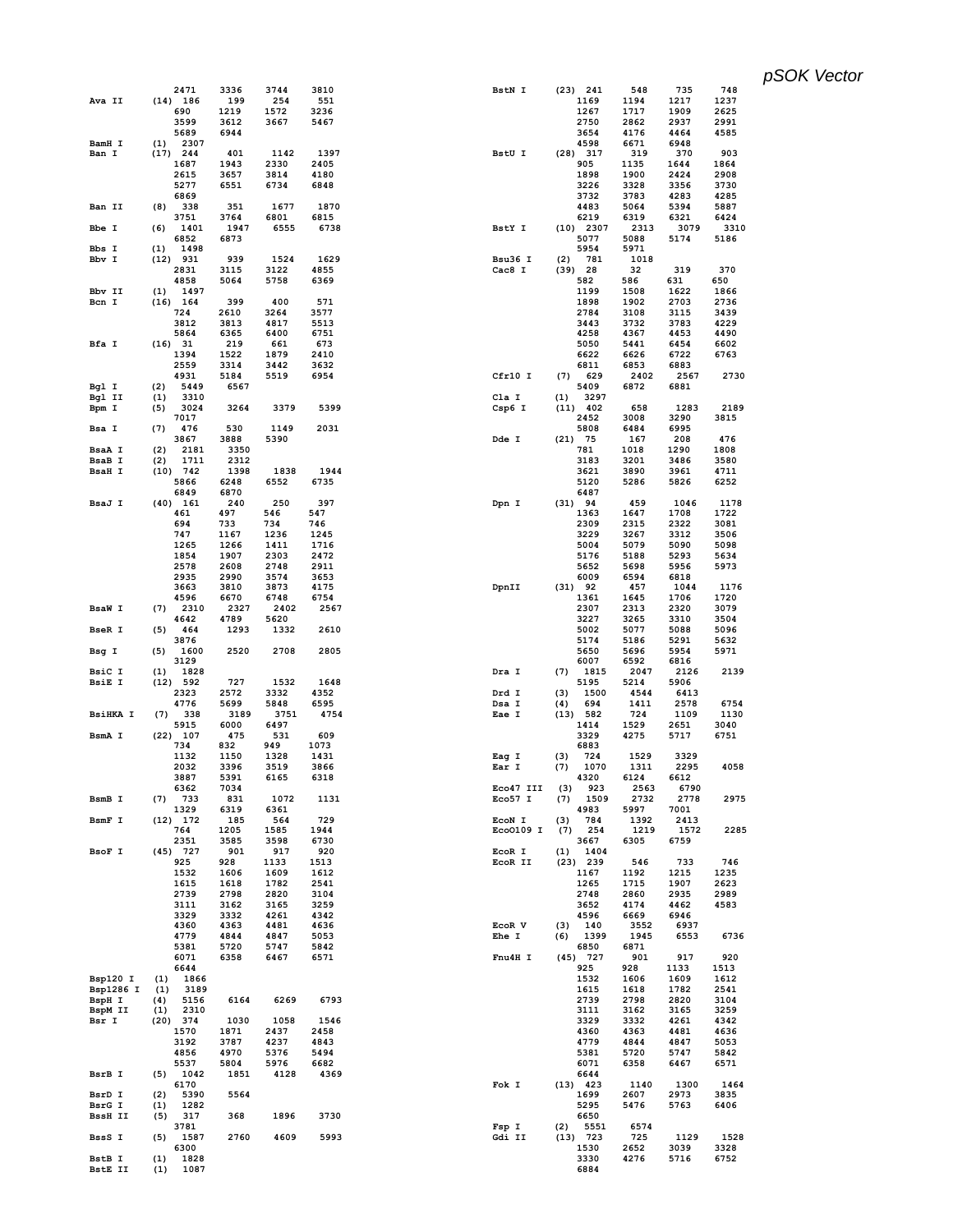| Gsu I    | (5)         | 3023         | 3263         | 3380         | 5400         |                 |            | 4650               | 4834         |              |              |
|----------|-------------|--------------|--------------|--------------|--------------|-----------------|------------|--------------------|--------------|--------------|--------------|
|          |             | 7018         |              |              |              | Mnl I           |            | $(59)$ 167         | 216          | 368          | 387          |
| Hae I    | (7)         | 584<br>4451  | 1111<br>4462 | 1416<br>4914 | 3318         |                 |            | 432<br>510         | 460<br>566   | 484<br>776   | 506<br>872   |
| Hae II   | $(11)$ 925  |              | 1401         | 1947         | 2565         |                 |            | 1168               | 1271         | 1304         | 1310         |
|          |             | 4314         | 4684         | 6555         | 6738         |                 |            | 1313               | 1319         | 1349         | 1352         |
|          |             | 6792         | 6852         | 6873         |              |                 |            | 1367               | 1374         | 1390         | 1454         |
| Hae III  | $(35)$ 129  |              | 173          | 584          | 726          |                 |            | 1795               | 1796         | 1921         | 2297         |
|          |             | 762          | 774          | 987          | 1111         |                 |            | 2378               | 2467         | 2588         | 2669         |
|          |             | 1132<br>1868 | 1197<br>2286 | 1416<br>2653 | 1531<br>2753 |                 |            | 2675<br>2969       | 2768<br>3089 | 2906<br>3344 | 2918<br>3629 |
|          |             | 3042         | 3154         | 3318         | 3331         |                 |            | 3781               | 3800         | 3845         | 3872         |
|          |             | 3541         | 3586         | 4277         | 4451         |                 |            | 3896               | 3956         | 4285         | 4334         |
|          |             | 4462         | 4480         | 4914         | 5372         |                 |            | 4544               | 4617         | 4868         | 5268         |
|          |             | 5452         | 5719         | 6306         | 6604         |                 |            | 5349               | 5495         | 5701         | 6296         |
|          |             | 6753         | 6761         | 6885         |              |                 |            | 6354               | 6614         | 6898         |              |
| Hga I    | (11)        | 381          | 642          | 895          | 1491         | Msc I<br>Mse I  | (3)        | 584                | 1111         | 1416         |              |
|          |             | 3333<br>5856 | 3794<br>6414 | 4546<br>6883 | 5124         |                 | (32)       | - 36<br>1173       | 1007<br>1814 | 1119<br>1823 | 1149<br>2046 |
| HgiA I   | (7)         | 338          | 3189         | 3751         | 4754         |                 |            | 2125               | 2138         | 2218         | 3302         |
|          |             | 5915         | 6000         | 6497         |              |                 |            | 3306               | 3360         | 3364         | 3447         |
| HgiE II  | (2)         | 5015         | 6495         |              |              |                 |            | 3981               | 4079         | 4207         | 4266         |
| Hha I    | $(46)$ 319  |              | 321          | 370          | 372          |                 |            | 5142               | 5194         | 5199         | 5213         |
|          |             | 648          | 905          | 924          | 1400         |                 |            | 5266               | 5501         | 5540         | 5905         |
|          |             | 1512<br>1946 | 1898<br>2352 | 1900<br>2424 | 1906<br>2564 | Msl I           | (4)        | 6277<br>1993       | 6458<br>3066 | 6655<br>5581 | 6925<br>5740 |
|          |             | 2869         | 2910         | 3226         | 3732         | Msp I           |            | $(32)$ 163         | 398          | 569          | 630          |
|          |             | 3734         | 3783         | 3785         | 4060         |                 |            | 723                | 1401         | 2311         | 2328         |
|          |             | 4220         | 4285         | 4313         | 4346         |                 |            | 2403               | 2568         | 2608         | 2671         |
|          |             | 4616         | 4683         | 4783         | 4957         |                 |            | 2731               | 3262         | 3576         | 3811         |
|          |             | 5066         | 5459         | 5552         | 5889         |                 |            | 4154               | 4643         | 4790         | 4816         |
|          |             | 6221         | 6321         | 6424         | 6554         |                 |            | 5006               | 5410         | 5444         | 5511         |
|          |             | 6575         | 6708         | 6737         | 6791         |                 |            | 5621               | 5863         | 6364         | 6398         |
| HinC II  | (1)         | 6851<br>3324 | 6872         |              |              | MspA1 I         |            | 6750<br>$(11)$ 588 | 6873<br>1620 | 6882<br>2554 | 6897<br>3912 |
| Hind II  | (1)         | 3324         |              |              |              |                 |            | 4260               | 4778         | 5023         | 5964         |
| HinD III | (1)         | 3342         |              |              |              |                 |            | 6430               | 6624         | 6980         |              |
| Hinf I   | $(18)$ 442  |              | 450          | 791          | 802          | Mun I           | (1)        | 2395               |              |              |              |
|          |             | 1437         | 1769         | 1859         | 2017         | Nae I           | (2)        | 631                | 6883         |              |              |
|          |             | 2270         | 3971         | 3993         | 4014         | Nar I           | (6)        | 1398               | 1944         | 6552         | 6735         |
|          |             | 4271         | 4336         | 4411         | 4807         |                 |            | 6849               | 6870         |              |              |
| HinI I   | $(10)$ 742  | 5324         | 6962<br>1398 | 1838         | 1944         | Nci I           | (16)       | 163<br>723         | 398<br>2609  | 399<br>3263  | 570<br>3576  |
|          |             | 5866         | 6248         | 6552         | 6735         |                 |            | 3811               | 3812         | 4816         | 5512         |
|          |             | 6849         | 6870         |              |              |                 |            | 5863               | 6364         | 6399         | 6750         |
| HinP I   | $(46)$ 317  |              | 319          | 368          | 370          | Nco I           | (2)        | 1411               | 2578         |              |              |
|          |             | 646          | 903          | 922          | 1398         | Nde I           | (2)        | 2110               | 6500         |              |              |
|          |             | 1510         | 1896         | 1898         | 1904         | NgoM I          | (2)        | 629                | 6881         |              |              |
|          |             | 1944         | 2350         | 2422         | 2562         | Nhe I           | (2)        | 30                 | 3441         |              |              |
|          |             | 2867<br>3732 | 2908<br>3781 | 3224<br>3783 | 3730<br>4058 | Nla III         | (25)       | 62<br>2277         | 1205<br>2582 | 1415<br>2816 | 1964<br>2846 |
|          |             | 4218         | 4283         | 4311         | 4344         |                 |            | 3041               | 3236         | 3281         | 3473         |
|          |             | 4614         | 4681         | 4781         | 4955         |                 |            | 3927               | 4094         | 4440         | 5160         |
|          |             | 5064         | 5457         | 5550         | 5887         |                 |            | 5651               | 5661         | 5739         | 5775         |
|          |             | 6219         | 6319         | 6422         | 6552         |                 |            | 6168               | 6273         | 6357         | 6724         |
|          |             | 6573         | 6706         | 6735         | 6789         |                 |            | 6797               |              |              |              |
|          |             | 6849         | 6870         |              |              | Nla IV          |            | $(39)$ 188         | 201          | 246          | 403          |
| Hpa II   | $(32)$ 163  | 723          | 398<br>1401  | 569<br>2311  | 630<br>2328  |                 |            | 521<br>893         | 552<br>1144  | 692<br>1221  | 761<br>1399  |
|          |             | 2403         | 2568         | 2608         | 2671         |                 |            | 1573               | 1689         | 1868         | 1945         |
|          |             | 2731         | 3262         | 3576         | 3811         |                 |            | 2309               | 2332         | 2407         | 2459         |
|          |             | 4154         | 4643         | 4790         | 4816         |                 |            | 2617               | 3155         | 3601         | 3614         |
|          |             | 5006         | 5410         | 5444         | 5511         |                 |            | 3659               | 3816         | 4182         | 4468         |
|          |             | 5621         | 5863         | 6364         | 6398         |                 |            | 4507               | 5279         | 5373         | 5414         |
| Hph I    | $(19)$ 1157 | 6750         | 6873<br>1183 | 6882<br>1401 | 6897<br>1978 |                 |            | 5625<br>6760       | 6215<br>6850 | 6553<br>6871 | 6736         |
|          |             | 2593         | 2598         | 2926         | 2950         | Not I           | (1)        | 3329               |              |              |              |
|          |             | 3079         | 5173         | 5400         | 5814         | Nru I           | (1)        | 1644               |              |              |              |
|          |             | 6022         | 6055         | 6339         | 6348         | Nsp7524 I       | (4)        | 1960               | 4436         | 6353         | 6720         |
|          |             | 6841         | 6886         | 6967         |              | NspB II         |            | (11) 588           | 1620         | 2554         | 3912         |
| Kas I    | (6)         | 1397         | 1943         | 6551         | 6734         |                 |            | 4260               | 4778         | 5023         | 5964         |
| Kpn I    | (2)         | 6848<br>405  | 6869<br>3818 |              |              | NspH I          | (4)        | 6430<br>1964       | 6624<br>4440 | 6980<br>6357 | 6724         |
| Mae I    | $(16)$ 31   |              | 219          | 661          | 673          | PacI            | (2)        | 3304               | 3362         |              |              |
|          |             | 1394         | 1522         | 1879         | 2410         | PaeR7 I         | (1)        | 3336               |              |              |              |
|          |             | 2559         | 3314         | 3442         | 3632         | Pal I           |            | $(35)$ 129         | 173          | 584          | 726          |
|          |             | 4931         | 5184         | 5519         | 6954         |                 |            | 762                | 774          | 987          | 1111         |
| Mae II   | $(17)$ 742  | 1994         | 1081<br>2175 | 1122<br>2180 | 1838<br>2517 |                 |            | 1132<br>1868       | 1197<br>2286 | 1416<br>2653 | 1531<br>2753 |
|          |             | 2644         | 2857         | 3028         | 3349         |                 |            | 3042               | 3154         | 3318         | 3331         |
|          |             | 5139         | 5555         | 5928         | 6248         |                 |            | 3541               | 3586         | 4277         | 4451         |
|          |             | 6690         |              |              |              |                 |            | 4462               | 4480         | 4914         | 5372         |
| Mae III  | $(24)$ 39   |              | 994          | 1022         | 1087         |                 |            | 5452               | 5719         | 6306         | 6604         |
|          |             | 1231         | 1874         | 2097         | 2176         |                 |            | 6753               | 6761         | 6885         |              |
|          |             | 2762         | 3251         | 3350         | 3450<br>4971 | Ple I           | (3)        | 799                | 3979         | 4815         |              |
|          |             | 3928<br>5254 | 4792<br>5585 | 4855<br>5643 | 5796         | Pme I<br>PpuM I | (1)<br>(4) | 1815<br>254        | 1219         | 1572         | 3667         |
|          |             | 5984         | 6372         | 6663         | 6683         | Psp1406 I       | (3)        | 2517               | 5555         | 5928         |              |
| Mbo I    | (31) 92     |              | 457          | 1044         | 1176         | PspA I          | (2)        | 397                | 3810         |              |              |
|          |             | 1361         | 1645         | 1706         | 1720         | Pst I           | (3)        | 921                | 929          | 1105         |              |
|          |             | 2307         | 2313         | 2320         | 3079         | Pvu I           | (4)        | 1648               | 2323         | 5699         | 6595         |
|          |             | 3227         | 3265         | 3310         | 3504         | Pvu II          | (5)        | 1620               | 2554         | 4260         | 6624         |
|          |             | 5002<br>5174 | 5077<br>5186 | 5088<br>5291 | 5096<br>5632 | Rsa I           |            | 6980<br>$(11)$ 403 | 659          | 1284         | 2190         |
|          |             | 5650         | 5696         | 5954         | 5971         |                 |            | 2453               | 3009         | 3291         | 3816         |
|          |             | 6007         | 6592         | 6816         |              |                 |            | 5809               | 6485         | 6996         |              |
| Mbo II   | $(20)$ 1086 |              | 1299         | 1445         | 1502         | Sac I           | (2)        | 338                | 3751         |              |              |
|          |             | 1530         | 1927         | 2283         | 2823         | Sal I           | (1)        | 3322               |              |              |              |
|          |             | 2868         | 2871         | 3064         | 4074         | Sap I           | (2)        | 4058               | 4320         |              |              |
|          |             | 4308         | 5097         | 5170         | 5925         | Sau3A I         |            | $(31)$ 92          | 457          | 1044         | 1176<br>1720 |
| Mlu I    | (1)         | 6003<br>3354 | 6112         | 6600         | 6812         |                 |            | 1361<br>2307       | 1645<br>2313 | 1706<br>2320 | 3079         |
| Mme I    | (6)         | 829          | 1106         | 3875         | 3927         |                 |            | 3227               | 3265         | 3310         | 3504         |
|          |             |              |              |              |              |                 |            |                    |              |              |              |